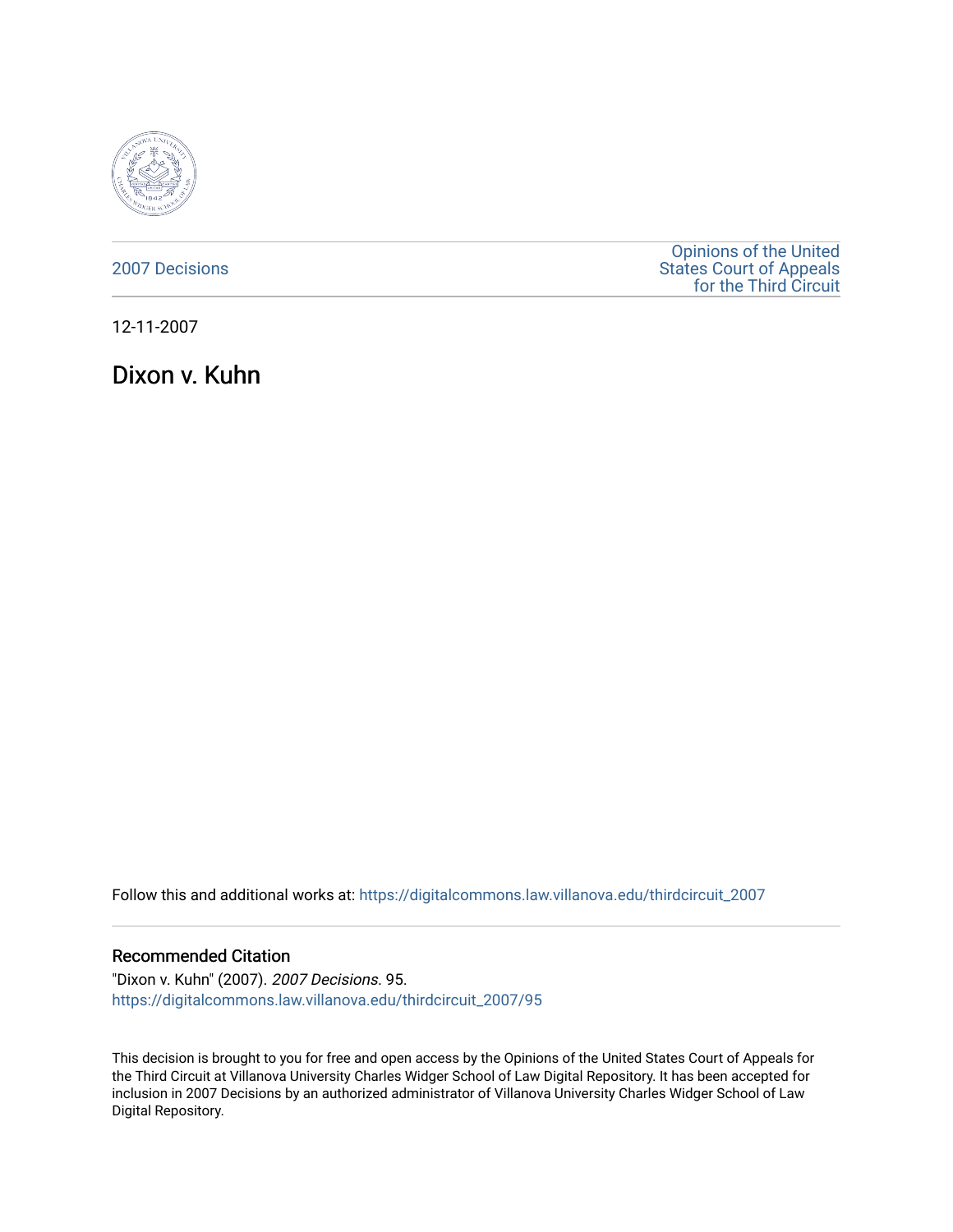## NOT PRECEDENTIAL

## UNITED STATES COURT OF APPEALS FOR THE THIRD CIRCUIT

\_\_\_\_\_\_\_\_\_\_\_

No. 07-1138

ARTHUR S. DIXON, Appellant

v.

PAMELA DIXON KUHN

Appeal from the United States District Court for the District of New Jersey (D.C. Civil Action No. 06-cv-04224) District Judge: Honorable Mary Little Cooper

\_\_\_\_\_\_\_\_\_\_\_\_\_\_\_\_\_\_\_\_\_

Submitted Pursuant to Third Circuit LAR 34.1(a) November 21, 2007

Before: RENDELL, JORDAN and GARTH, Circuit Judges

(Filed: December 11, 2007) \_\_\_\_\_\_\_\_\_\_\_

OPINION OF THE COURT

PER CURIAM

The appellant, Arthur S. Dixon, appeals from an order entered by the U.S. District

Court for the District of New Jersey dismissing his complaint. For the foregoing reasons,

we will affirm.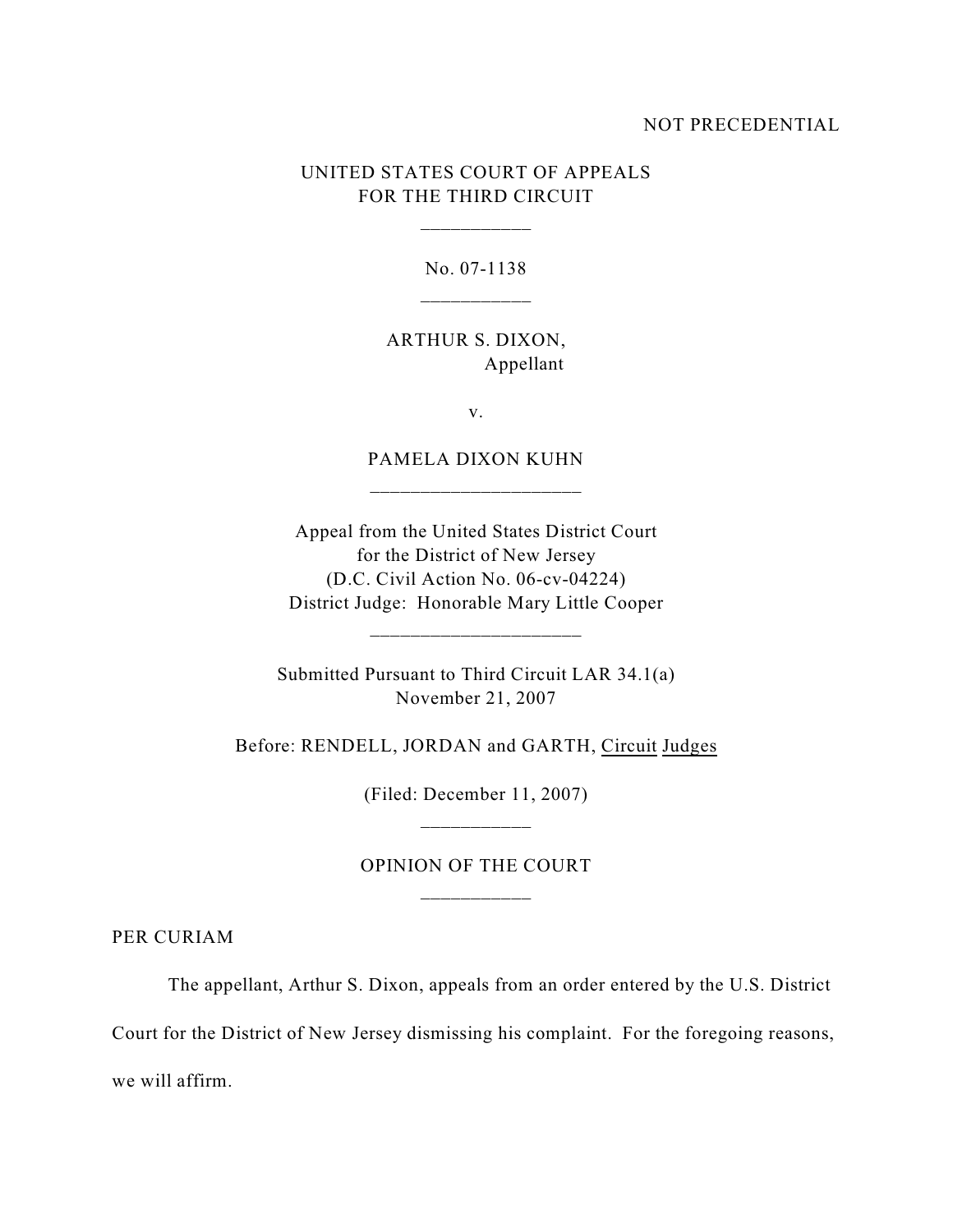According to Dixon's complaint, his former wife, Pamela Dixon Kuhn, filed suit in New Jersey Superior Court seeking an increase in child support payments to assist in the payment of his children's college education. After the state court entered an order requiring him to make the payments, Dixon filed a complaint in federal court seeking removal of the state court action. Dixon maintains that the state court violated his constitutional rights in the adjudication of that suit, specifically, that the state court used an inflated annual income figure in calculating support payments, held a hearing without notifying him, and entered judgment before Dixon was properly served with the complaint. He also contends that he is unconstitutionally being required to pay for his children's college expenses. Dixon filed an appeal in the New Jersey Appellate Division.

In December 2006, the district court issued a notice to show cause why Dixon's action should not be dismissed (if interpreted as an original civil action initiated in federal court) or remanded (if the action were, in fact, properly removed) for lack of subject matter jurisdiction. After receiving Dixon's response to the show cause order, the district court concluded that the action was not properly removed, and that the action should, in any event, be dismissed pursuant to the Younger abstention doctrine, the Rooker-Feldman doctrine, and alternatively, the domestic relations exception to federal diversity jurisdiction. Dixon appeals from that order.

On appeal, Dixon strenuously argues that removal was proper. Even if it were, however, the end result would be the same because the district court lacked jurisdiction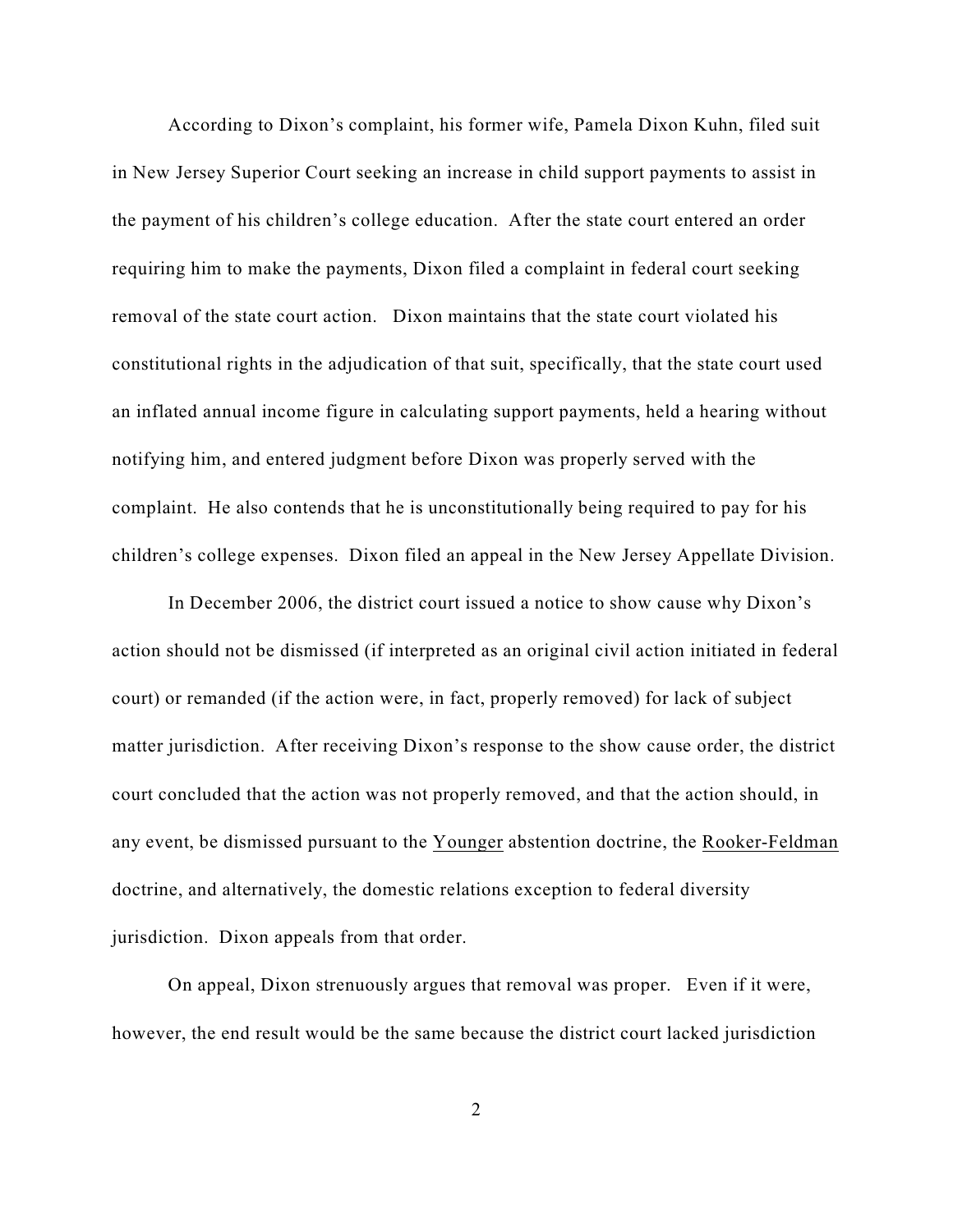over the action and Dixon must adjudicate his claims in the state court action.<sup>1</sup> This includes Dixon's constitutional claims; indeed, the Appellate Division has expressly stated that Dixon may include any federal constitutional issues in his appeal. (See Appellant's Appendix, at 36.)

Our review of the district court's dismissal for lack of jurisdiction is plenary. See FOCUS v. Allegheny County Court of Common Pleas, 75 F.3d 834, 839-40 (3d Cir. 1996). We may affirm the district court's order on any grounds supported by the record. See Nicini v. Morra, 212 F.3d 798, 805 (3d Cir. 2000) (en banc).

Considering the Younger abstention ground first, if the requirements are met, "we review the district court's decision to abstain for an abuse of discretion." Anthony v. Council, 316 F.3d 412, 417 (3d Cir. 2003) (quoting FOCUS, 75 F.3d at 843). Abstention under Younger is appropriate where certain state law proceedings are pending, including some domestic relations disputes. See Yang v. Tsui, 416 F.3d 199 (3d Cir. 2005) (stating that Younger abstention is appropriate in certain child custody disputes). Three criteria must be met in order for a district court to abstain under Younger: (1) ongoing state

 $1$  The district court determined that removal was not proper because it was not apparent that Dixon had filed a notice of removal in the state court. See 28 U.S.C. § 1446(d). In his brief on appeal, Dixon maintains that he filed a notice of removal in the state court, although he apparently did not provide the district court with a copy of this notice. Dixon has not moved to enlarge the record from the district court presently before us on appeal, and we cannot consider this document now. As explained above, whether the action is dismissed outright or remanded to the state court is, practically speaking, a distinction without a difference because the district court lacks subject matter jurisdiction over the matter under either scenario.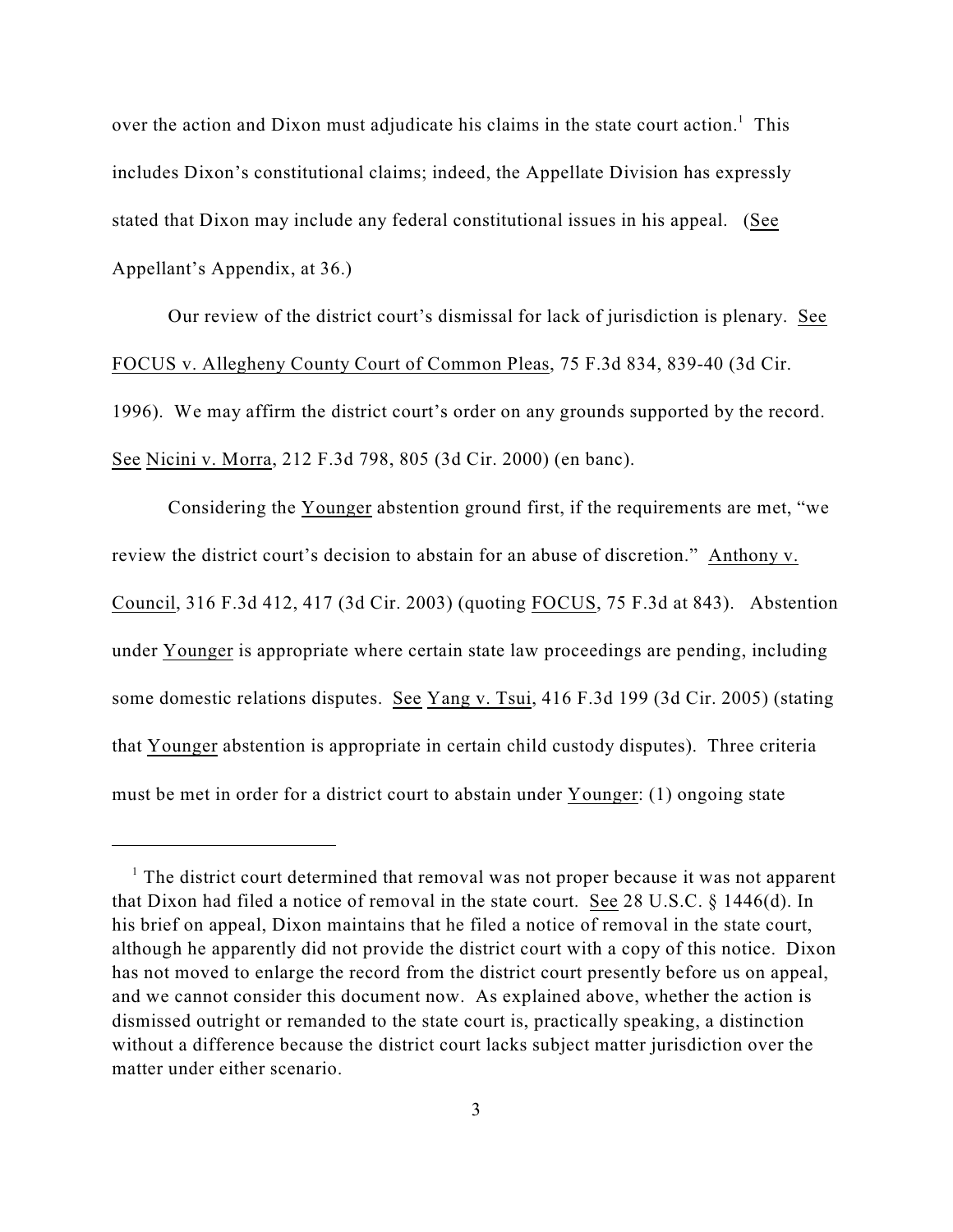proceedings that are judicial in nature; (2) the state proceedings implicate important state interests; and (3) the state proceedings provide an adequate opportunity to present federal claims. Id. at 418.

Dixon clearly meets the first prong because the judicial proceedings regarding his child support order are "ongoing," as he partially concedes in his brief. At the time the district court abstained, Dixon had filed an appeal in the Appellate Division. As we noted in Anthony, a party subject to a child support order "is a party to an open case that will not terminate until the child support order is finally discharged." Id. at 420. Thus, "[f]or purposes of Younger, such a comprehensive and fluid system designed to address the ever-present and ever-changing realities of child support orders must be viewed as a whole, rather than as individual, discrete hearings." Id. at 420-21. The state proceedings are, beyond a doubt, "ongoing."<sup>2</sup>

With respect to the second prong, as we stated in Anthony, "New Jersey has an overriding interest in ordering, monitoring, enforcing and modifying child support obligations. Any ruling in this action would surely affect this interest." Id. at 421. It is

 $\alpha$  Dixon recently filed in this Court a motion to stay the district court's order. In it, Dixon disclosed that he had withdrawn his appeal in the Appellate Division so that he could seek relief in the trial court. After the trial court denied relief, he once again appealed to the Appellate Division. That appeal is apparently still pending. Dixon also attached two post-judgment orders issued by the trial court, one which modified his obligations with respect to one child. These facts only further support the proposition that the state proceedings in this case have been "ongoing"– even since Dixon filed a notice of appeal.